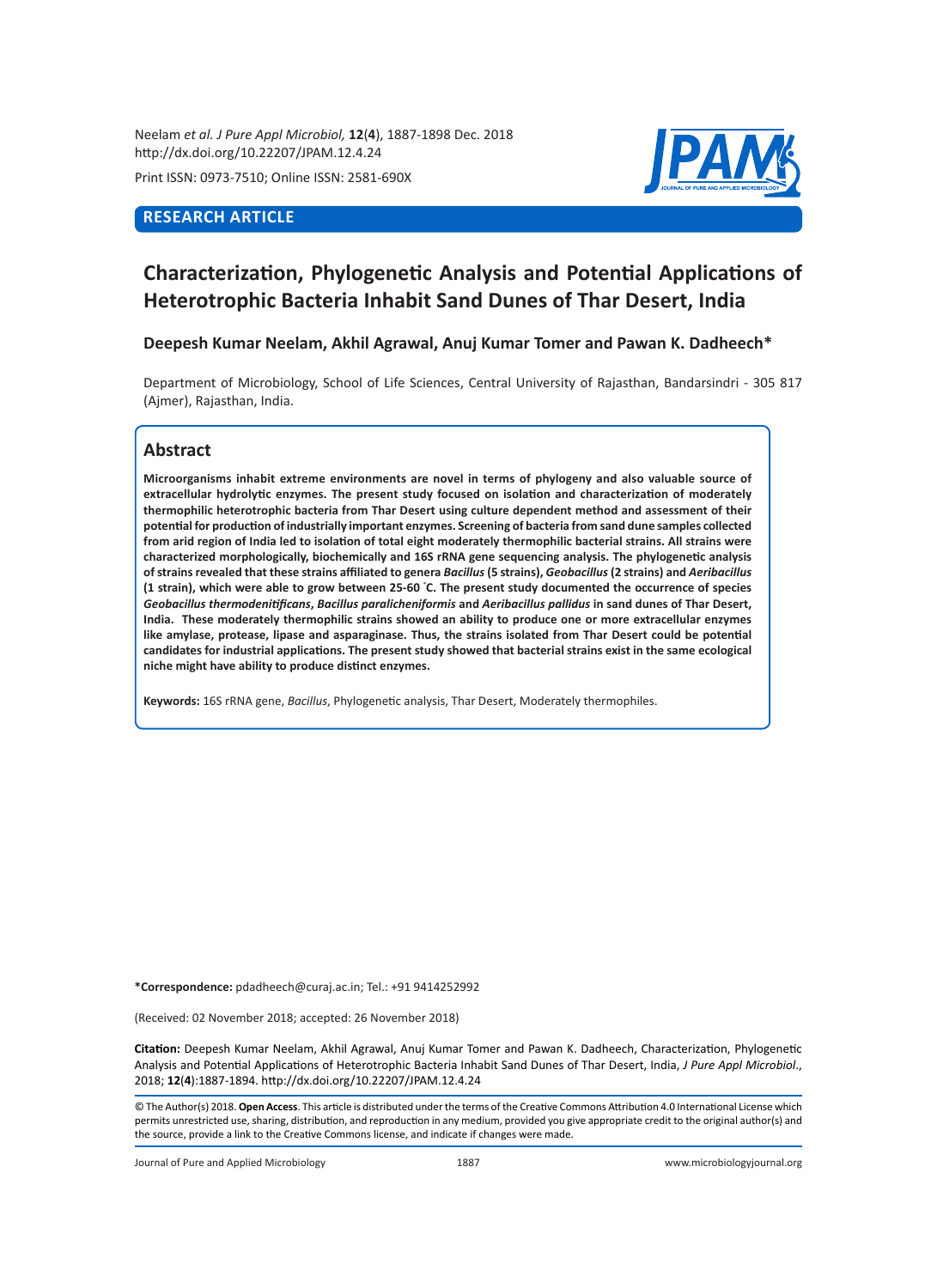Neelam *et al. J Pure Appl Microbiol,* **12**(**4**), 1887-1898 | Dec. 2018 | http://dx.doi.org/10.22207/JPAM.12.4.24

#### **INTRODUCTION**

Temperature is one of the most important factor for classification of the bacteria. The optimal temperature for growth of mesophilic bacteria is around 37 °C, whereas, for moderately thermophilic bacteria, it is about 45-55 °C for moderately thermophilic bacteria, 60-80 °C for thermophilic bacteria and above 80 °C for hyperthermophilic bacteria. $1-3$ . The enzymes produced by mesophilic bacteria have limited stability at high temperature. In the recent years, thermophilic bacteria are paid more attention because they are the potential source of thermostable extracellular hydrolytic enzymes. Thermostable protease enzyme Alcalase from *Bacillus licheniformis* is commercially used in processing of soy meal, protein-fortifed beverages, etc.<sup>4</sup> . Likewise, thermostable cellulases are able to avoid neutralization step in bioprocess conversation to improve lignocellulose conversion to biofuels<sup>5</sup>. Moreover, thermostable enzymes reduce the risk of contamination at higher temperatures and work against many solvents, detergent, acidic and alkaline pH in different industrial bio-processes 6,7. Thermophilic bacteria thrive in harsh environmental conditions like as geothermal vents, hot springs and desert soil<sup>8</sup>. The Thar Desert is large arid and semi-arid region in north-western part of India. It occupies about 2.34 million km<sup>2</sup> area encompassing Rajasthan, Haryana Gujarat and South-Western Punjab<sup>9</sup>. Sandy soil of desert is a key factor that makes the mobile and fixed sand dunes by aeolian processes. Generally sand dunes represent the extreme drought condition that is hostile for the existence of life<sup>10</sup>. Thus, only extremphilic microorganisms can survive in such kind of enviornments. A few studies have been carried out to find out microbial diversity in Thar Desert $11-13$ . Efforts have been made to explore unculturable bacterial diversity in Thar Desert soils by denaturing gradient gel electrophoresis $14$ . The earlier studies from different arid regions of Thar Desert indicate the presence of potential thermophilic bacteria which are good source of lipase and amylase enzymes $13,15$ . The study conducted on screening of extracellular enzymes from *Yuhushiella* sp. TD 032 isolated from rocky soil of Thar Desert but later it was found to be mesophilic bacterium<sup>16</sup>. The Thar Desert region of India is unique habitat with high temperature in summer and low temperature in winter and poor in availability of water because of sandy soil that make the desert soil an extreme ecosystem. Considering presence of these harsh conditions



**Fig. 1.** Location of sampling sites at Bajrang Dhora, Thar Desert, Bikaner, Rajasthan, India. (Outline map source: Google map)

Journal of Pure and Applied Microbiology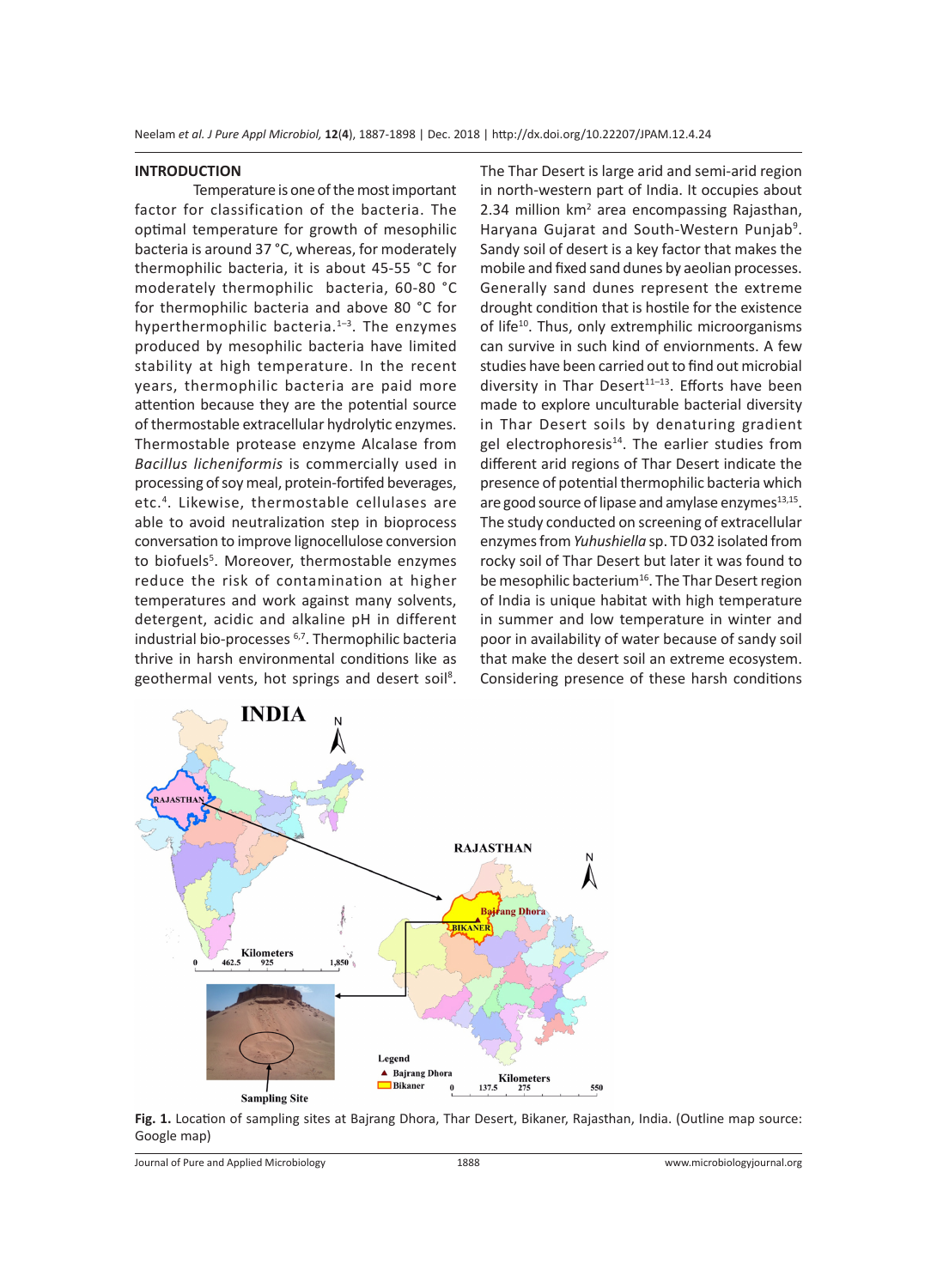and paucity of work on culturable thermophilic bacteria and their ability for production of extracellular enzymes, the present study was undertaken to isolate and characterise strains of eubacteria using conventional methods and 16S rRNA gene sequencing. The work was extended for investigation of industrially important enzymes from isolated moderately thermophilic strains to evaluate their potential applications.

#### **MATERIALS AND METHODS**

## **Site description, sample collection and physicochemical analysis**

Thar Desert also known as Great Indian Desert covers about 2.34 million  $km<sup>2</sup>$  area within India and mainly Bikaner, Barmer, Jaisalmer and Jodhpur districts of Rajasthan encompassing 61% boundary of Thar Desert. It is a large arid region dominated by fixed and mobile sand dunes. The sand dune samples were collected from Bajrang Dhora (28° 03'18.41" N 73° 15'58" E) which is located almost 11 km away from Bikaner (Rajasthan), India (Fig. 1). Samplings were carried out in the month June, 2014 and February 2015. Sand dune samples were collected from 10 cm depth of dune surface with the help of sterile spatula and transferred in to sterilized zip lock polythene bags and transported aseptically to laboratory. Physico-chemical conditions (temperature, pH, conductivity, total dissolve solids and salinity) of the soil during sampling were determined at the sampling site by multi-parameter PCSTestr™35 (Eutech instrument, Oakton, Singapore).

# **Isolation and purification of bacterial isolates**

Serial dilution method was used for bacterial isolation. Sandy soil sample (1 g) was suspended in 100 mL of sterilized distilled water, slightly homogenized and spreaded onto nutrient agar plates. The plates were incubated at 55  $°C$  for 24 h<sup>13</sup>. The colonies grown on the plates were purified by successive streaking on nutrient agar plates. Isolated bacterial strains were then subsequently stored at 4 ºC in refrigerator for further study.

## **Determination of optimum temperature and pH for growth**

The physiological growth studies were carried out in the nutrient broth medium as described previously<sup>17</sup>. The temperature range for optimum growth was determined by incubating the isolates from 25 to 60 ºC. The effect of pH on growth of isolates was tested with the pH range from 4.0 to 10.0. All growth tests were done at 50 <sup>o</sup>C for 24 h and the growth was measured at OD<sub>600</sub> nm by using spectrophotometer (HALO DB-30 UV-Visible double beam, Dynamica, Singapore). **Morphological studies of colony and cell**

The appearance of colony such as shape, colour, opacity, margin and elevation was observed by magnifying lens (10X) after the growth of isolated strains on nutrient agar plates. The cell size was measured using ocular micrometer. Gram staining was performed using standard<sup>18</sup>. The various morphological features of bacterial strains were observed at 1000X using Axio Lab.A1 compound microscope (Carl Zeiss, Germany). **Biochemical characterization** 

A series of biochemical tests were performed at 50 ºC for 24 h at pH 7.0 using standard protocols<sup>19</sup>. Briefly, catalase activity was determined by adding a 3 % (w/v)  $H_2O_2$  solution on colonies of isolates. Oxidase test was done by placing a loopful bacterial isolate on oxidase disc (Himedia, India) and the change in color was observed. Indole test was performed in tryptone broth after adding 0.5 ml Kovac's reagent and waited for color change. Methyl Red (MR) and Voges-Proskauer (VP) tests were performed for acid production ability of strains. Utilization of citrate by isolates was observed on Simmons citrate agar (Himedia, India) medium slants. Urease enzyme production from urea was determined with suspension of bacterial strains inoculated in Christensen's urea broth (CUB). Reduction of nitrate was determined in nitrate broth medium. Fermentation of carbohydrates was performed using triple sugar iron agar medium.

# **Screening of isolates for extracellular hydrolytic activities**

#### **Extracellular protease production**

The qualitative screening of protease enzyme production by isolates was achieved using skim milk in nutrient agar medium with following components (g  $\vert$ <sup>-1</sup>): skim milk, 10; peptic digest of animal tissue, 5; sodium chloride, 5; beef extract, 1.5; yeast extract, 1.5; and agar, 15 and pH adjusted to 7.0 before autoclaving. Isolates were streaked on medium plates. A zone of hydrolysis around the colonies was considered as an evidence of proteolytic activity 20.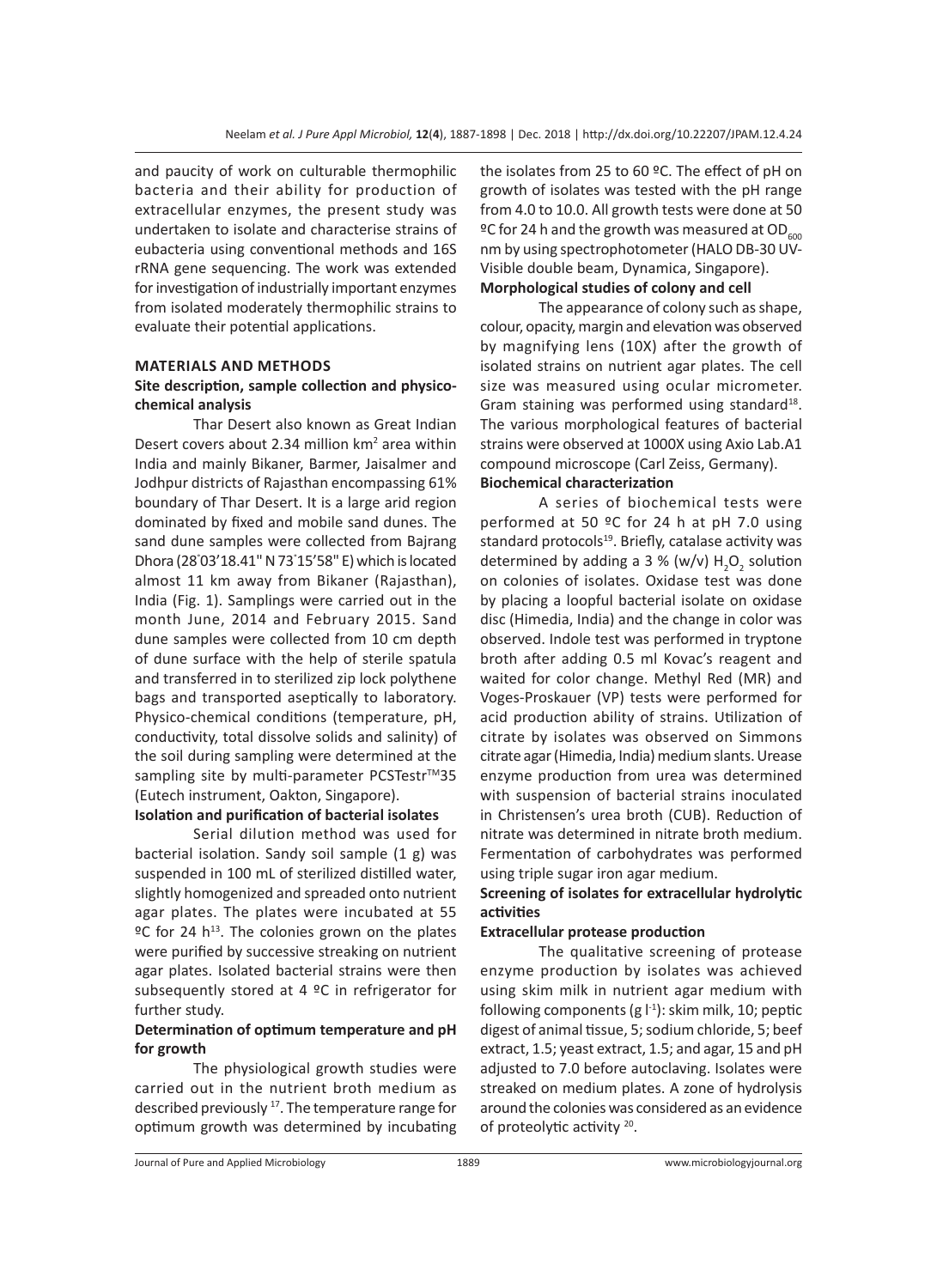#### **Extracellular amylase production**

The amylase production was determined by growing the isolates on soluble starch containing nutrient agar medium with the following constituents (g  $\vert^{1}$ ): soluble starch, 10; peptic digest of animal tissue, 5; sodium chloride, 5; beef extract, 1.5; yeast extract, 1.5; and agar, 15 (pH adjusted to 7.0 before autoclaving). Isolates were streaked in straight lines on medium plates. After incubation, individual plates were flooded with Gram's iodine solution (3% (w/v), KI and 0.3% (w/v) iodine). A clear zone around the growth indicated hydrolysis of starch $21$ .

#### **Extracellular lipase production**

Lipase activity of the isolates was detected by screening for turbid halo or zones of precipitation around colonies growing on nutrient agar plates containing 1% Tween-80<sup>22</sup>.

#### **Extracellular asparaginase production**

The ability of isolates to produce asparaginase was determined using nutrient agar medium with L-asparagine. The composition of the test medium was as follows (g  $\vert^{1}$ ): L-asparagine, 20; glucose, 2; potassium chloride, 0.5; magnesium sulfate heptahydrate, 0.5; monopotassium phosphate, 1.52; agar, 20 and phenol red, 0.09 and pH 7.0. Clear pink zone around the colonies after the incubation of petri plates indicated the asparaginase production $23$ .

#### **Extracellular inulinase production**

The production of inulinase enzyme by isolates was screened using inulin agar medium plates containing following constituents (g  $\vert^{1}$ ): ammonium sulfate, 0.5; magnesium sulfate heptahydrate, 0.2; inulin, 2; monopotassium phosphate, 3; agar, 20 and pH 7.0. After incubation, plates were flooded with Lugol's iodine solution for 3 to 5 minutes and washed with distilled water. The colorless zone around the colonies indicated inulinase enzyme production<sup>24</sup>.

#### **Extracellular cellulase production**

Cellulolytic activity of isolates was detected on carboxymethylcellulose (CMC) agar plates. Isolates were streaked on CMC agar medium plates and incubated at 50 °C for 24 h to allow the secretion of cellulase. After the incubation, plates were flooded with congo red (1% w/v) for 15 min. Subsequently, congo red solution was discarded and 1M NaCl solution added on plates for 15 min. The hydrolysis zone around the colonies indicated the cellulolytic activity <sup>6</sup>.

#### **Genomic DNA extraction**

Genomic DNA of isolates was extracted using modified freeze/thaw method<sup>25</sup>. Briefly, bacterial culture was pelleted out at 9,000 g for 5 min and lysis solution (500 µl) added (mixed gently by inverting 3-6 times) and incubated at -20 °C for 15 minutes. Later, tubes were incubated at 70 °C for 15 min in water bath and this step was repeated. Cells were suspended in 600 µl of Chloroform and gently emulsified by inversing tubes for 3-5 times and centrifuged at 9,000 g for 3 min. Upper aqueous phase containing DNA was transferred to a new tube and equal amount of Propan-2-OL (iso-propyl alcohol) was added and mixed gently by inversion at room temperature and centrifuged at 9,000 g for 3 min. Supernatant was removed completely and DNA pellet was dissolved in 100 µl of 1.2 M NaCl solution. 300 µl of absolute cold ethanol added and the DNA was precipitated in 10 min at -20 °C. Later, the tubes were centrifuged at 9,000 g for 5 min. Ethanol was removed and pellet washed once with 70% cold ethanol and tubes were centrifuged at 9,000 g for 5 min. Lastly, the pellet was dissolved in 50 µl deionized water (pH 7.0) by gentle vortexing and kept at -20 °C for further use.

# **16S rRNA gene Sequencing and phylogenetic analysis**

The 16S rRNA gene of genomic DNA was amplified using PCR master mix (Genei™ Company) with the universal primers 27F and  $1495R<sup>26</sup>$ . The PCR thermal cycling conditions were as follows: Hot start at 98 °C for 5 min, followed by 35 cycles denaturation at 95 °C for 30 s, primer annealing at 56 °C for 45 s, elongation at 72 °C for 1.45 min with final extension at 72 °C for 5 min. Amplified genomic DNA was purified with GeneJET PCR purification kit (Thermo Fisher) as per the manufacturer's protocol. Purified products were sequenced commercially (Eurofins Genomics India, Bangalore) to get partial sequences 16S rRNA gene.

The similarity search of 16S rRNA gene sequences of isolated strains was done through the Eztaxon database $^{27}$  and parallel search also performed using NCBI database using BLASTN (www.ncbi.nlm.nih.gov/blastn) to retrieve closely related sequences for phylogenetic analysis.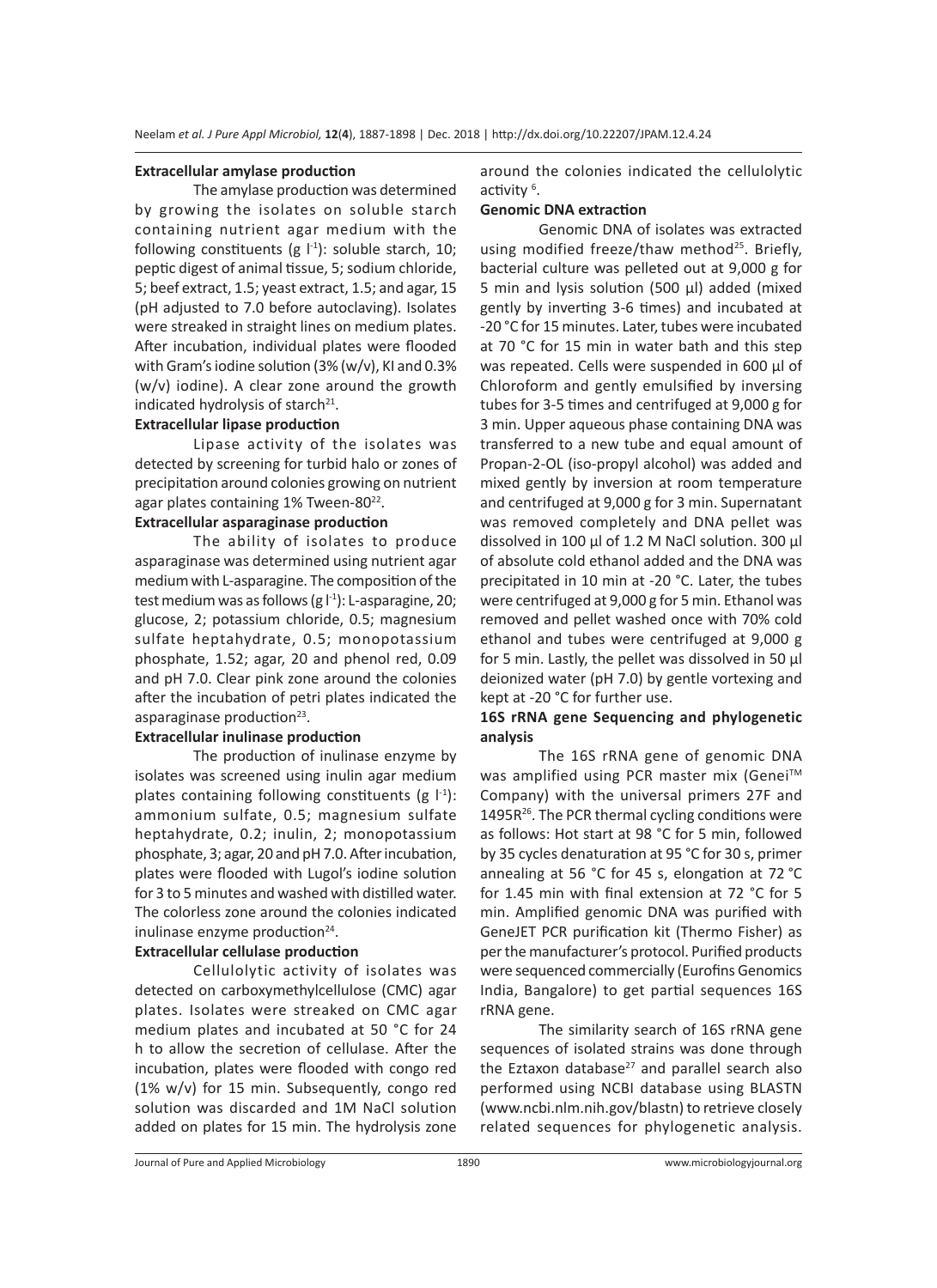Initially, a large group of sequences (>1100 bp) was selected and later a smaller subset was employed for analysis based on the relatedness of the sequences and excluding taxa of uncertain affiliation. The multiple sequences alignment was performed using programme MUSCLE<sup>28</sup> inbuilt in the phylogenetic analysis software MEGA 7<sup>29</sup>. The aligned sequences were further refined manually to obtain unambiguous data. Finally, the sequences

**Table 1.** Physicochemical analysis of Sand Dune Samples of Thar Desert

| Sample                                                    | рH                                     | Salinity<br>(ppm)                  | Conductivity<br>$(\mu s)$                   | <b>TDS</b><br>(ppm)                          |  |
|-----------------------------------------------------------|----------------------------------------|------------------------------------|---------------------------------------------|----------------------------------------------|--|
| Sp1S<br>Sp2S<br>Sp3S<br>Sp4S<br>Sp <sub>2</sub> W<br>Sp3W | 7.6<br>7.5<br>7.7<br>7.8<br>8.2<br>8.3 | ND<br>ND<br>ND<br>ND<br>40<br>52.4 | 0.05<br>0.11<br>0.05<br>0.05<br>0.07<br>0.1 | 0.02<br>0.06<br>0.02<br>0.03<br>50.5<br>71.5 |  |
| Sp4W                                                      | 8.4                                    | 77.8                               | 0.155                                       | 110                                          |  |

ppm=part per million; µs=microsiemens; ND=not detected

of type strains and other bacterial strains mostly allied to sequences of the present study were employed for a synoptic view of the phylogenetic tree. The phylogenetic tree using 16S rRNA gene fragment of 1117 nucleotides was constructed by the maximum likelihood (ML) method using the program MEGA 729 applying a T92+G model of nucleotide substitution, which gave the best fit to this dataset according to the Bayesian Information Criterion (BIC). Bootstrapping of 1000 replications was calculated to find out confidence values

| Table 2. Morphological features of isolates |  |
|---------------------------------------------|--|
|---------------------------------------------|--|

for the edges of the maximum likelihood tree. *Planococcus citreus* (X62172) was chosen as the outgroup.

#### **Nucleotide sequence accession numbers**

The nucleotide sequences determined in this study have been deposited in the GenBank (NCBI database) under accession numbers MH560567-MH560574.

#### **RESULTS**

## **Physico-chemical properties of sand dunes samples of Thar Desert**

In the present study, the physico-chemical properties of sand dune samples named Sp1S, Sp2S, Sp3S and Sp4S (June 2014), Sp2W, Sp3W and Sp4W (February 2015) from Thar Desert were determined, as shown in Table 1. The Thar Desert sand dunes in both seasons represent the variation in temperature between 55 to 25 °C. The sand samples showed properties from neutrophilic to slightly alkaliphilic (pH 7.6 to 8.4). The electrical conductivity  $(\mu s)$  and total dissolved solids  $(ppm)$ in the sand samples were found to be more in winter season in comparison to summer season (Table 1).

#### **Colony and cell morphology**

The present study revealed that all isolated strains (1S, 2AS, 2BS, 3S, 2AW, 3W and 4W) were motile, gram positive rods, spore forming and arranged in chain form which indicated that isolates belonged to *Bacillus* species. All isolated strains showed growth on nutrient agar plate within 24 h of incubation at 50 °C. Morphologically, all isolates showed some variation in shape, size, color, light transmission, margin, opacity, elevation of the colonies (Table 2 & 3). Isolates were found

| Isolate name   | Shape             | Colour       | Opacity | Elevation | Margin   | Light<br>transmission |
|----------------|-------------------|--------------|---------|-----------|----------|-----------------------|
| 1 <sub>S</sub> | Irregular         | Creamy-white | Rough   | Raised    | Undulate | Opaque                |
| 2AS            | Circular-large    | Creamy-white | Rough   | Flat      | Entire   | Opaque                |
| 2BS            | Circular-small    | Creamy-white | Smooth  | Raised    | Entire   | Opaque                |
| 3S             | Irregular         | White        | Rough   | Raised    | Undulate | Opaque                |
| 4S             | Circular-moderate | Creamy-white | Smooth  | Raised    | Entire   | Opaque                |
| 2AW            | Irregular         | White        | Rough   | Flat      | Curled   | <b>Translucent</b>    |
| 3W             | Circular-large    | Creamy-white | Smooth  | Raised    | Entire   | <b>Translucent</b>    |
| 4W             | Circular-moderate | White        | Smooth  | Raised    | Entire   | <b>Translucent</b>    |

Journal of Pure and Applied Microbiology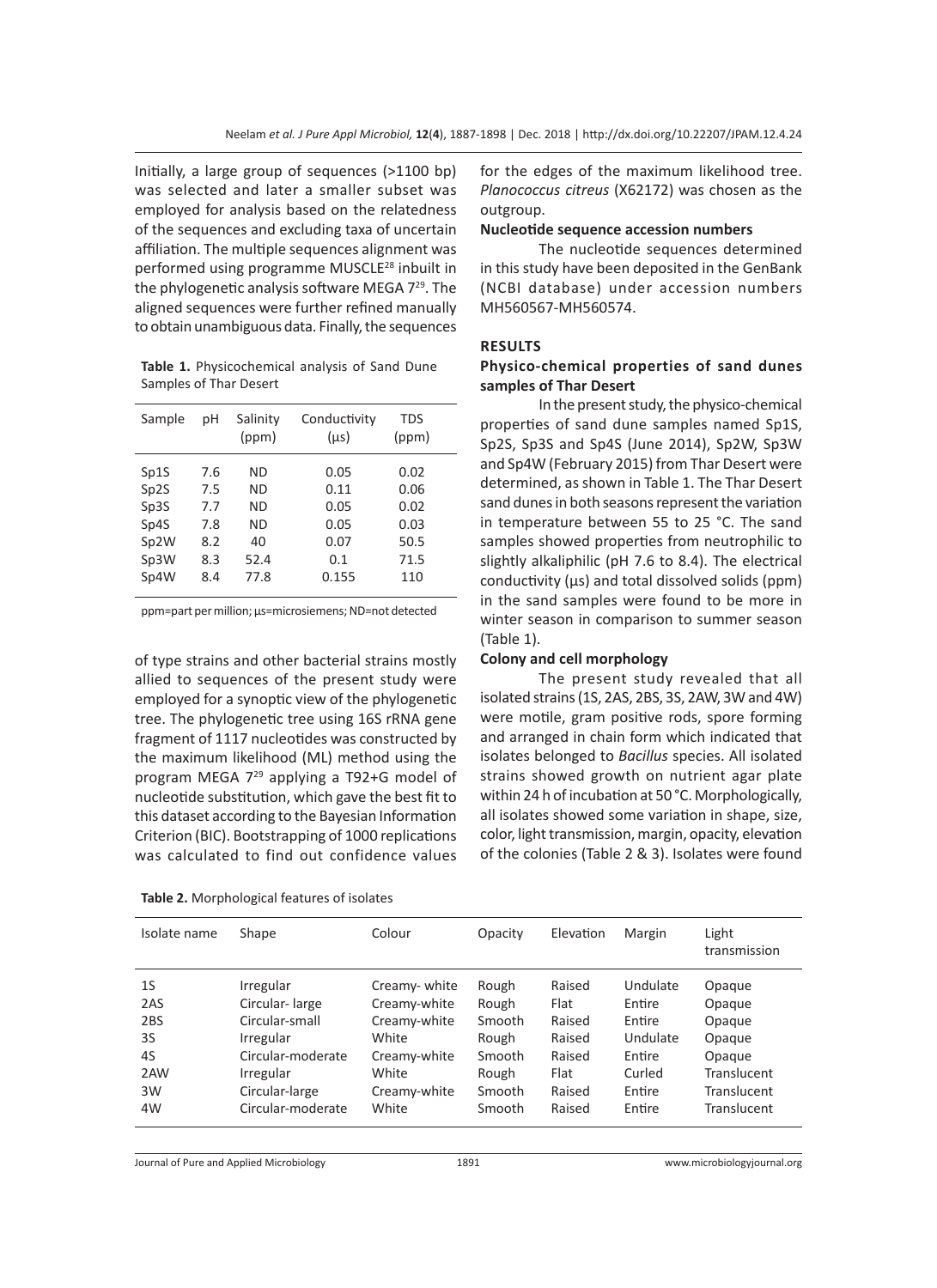

**Fig. 2.** Growth profile of isolates at various temperature range 25-60 (°C) for 24 h.

basically in two different shapes; circular and irregular. The colonies of isolates were white and creamy- white in color. The cell size varied in the range of width 0.1-0.5 µm and length 0.3-1.6 µm. Colonies of strains 1S, 2AS, 2BS, 3S and 4S were observed to be opaque and strains 2AW, 3W and 4W formed translucent colonies on nutrient agar plates.

#### **Physiological and biochemical characterization**

Physiological parameters such as temperature and pH were optimized for the growth of all investigated strains (Fig. 2 & 3). The optimum temperature range for growth of all the strains was determined by incubating at 25 to 60 °C for 24 h. It was noted that strains 1S, 2AS, 4S and 3W were able to grow between 25-55 ° C with optimum temperature of 45 °C. Strains 2BS, 3S, 2AW and 4W were able to grow between 30-60 °C with optimum temperature of 50, 45, 45 and 50°C respectively. The optimum pH range for growth of all strains was observed 7.0-8.0. All strains showed maximum growth at slightly alkaline condition.

The physiological and biochemical characteristics of strains observed by classical methods (Table 3) showed similarity with phylogenetically related strains. Strain 1S and 4S exhibited similar characteristics to phylogenetically close *Bacillus subtilis* subsp. *inaquosorum* as it was gram positive, rod shaped catalase positive, nitrate reduction positive, citrate positive, motile and optimum growth 45 °C. The strain 2BS showed alike characteristics to *Aeribacillus pallidus* as it was small rod shaped, gram positive, motile, catalase positive, oxidase negative, unable to degrade starch and casein and optimum growth at 50 °C. Likewise, the strain 2AS was phylogenetically related to *Bacillus subtilis* hswx88



**Fig. 3.** Growth profile of isolates at pH range 3-10 for 24 h in nutrient broth medium.

which showed features such as gram positive, motile, indole negative, nitrate reduction positive, starch hydrolysis positive, urease production negative. The strains 3S and 4W showed similar characteristics as *Geobacillus thermodenitrificans*  subsp. *calidus,* as it was gram positive, rod shaped, motile, catalase positive, oxidase positive, nitrate reduction positive, amylase production positive and optimum growth was observed at 45 °C and 50 °C respectively. The 2AW and 3W strains exhibited similarity with *Bacillus paralicheniformis*, as they were gram positive, rod shaped, motile, catalase positive, nitrate reduction positive, able to hydrolysis of starch, casein and optimum growth at 45 °C.

#### **Production of extracellular hydrolytic enzymes**

The isolated strains were tested for their ability to produce six industrially important hydrolytic enzymes (Table 4). Interestingly, it was noted that except 2BS and 3S all other strains showed multi hydrolytic enzyme production ability. The strains 1S, 2AS, 2BS, 3S, 4S, 2AW, 3W and 4W were able to produce amylase enzyme. The enzymes such as protease, lipase and cellulase were produced by 1S, 2AS, 4S, 2AW, 3W and 4W. Nevertheless, inulinase enzyme production was only shown by strains 2AS, 2AW and 3W. It is worth to mention that strain 2AW and 3W were able to produce asparaginase enzyme along with other enzymes.

#### **Phylogenetic analysis**

16S rRNA gene nucleotide sequencing data of representative strains were analyzed for similarity with BLAST search (http://www.ncbi. nlm.nih.gov). The sequencing results revealed that the genus *Bacillus* was predominant rather than *Geobacillus* and *Aeribacillus* in sand dunes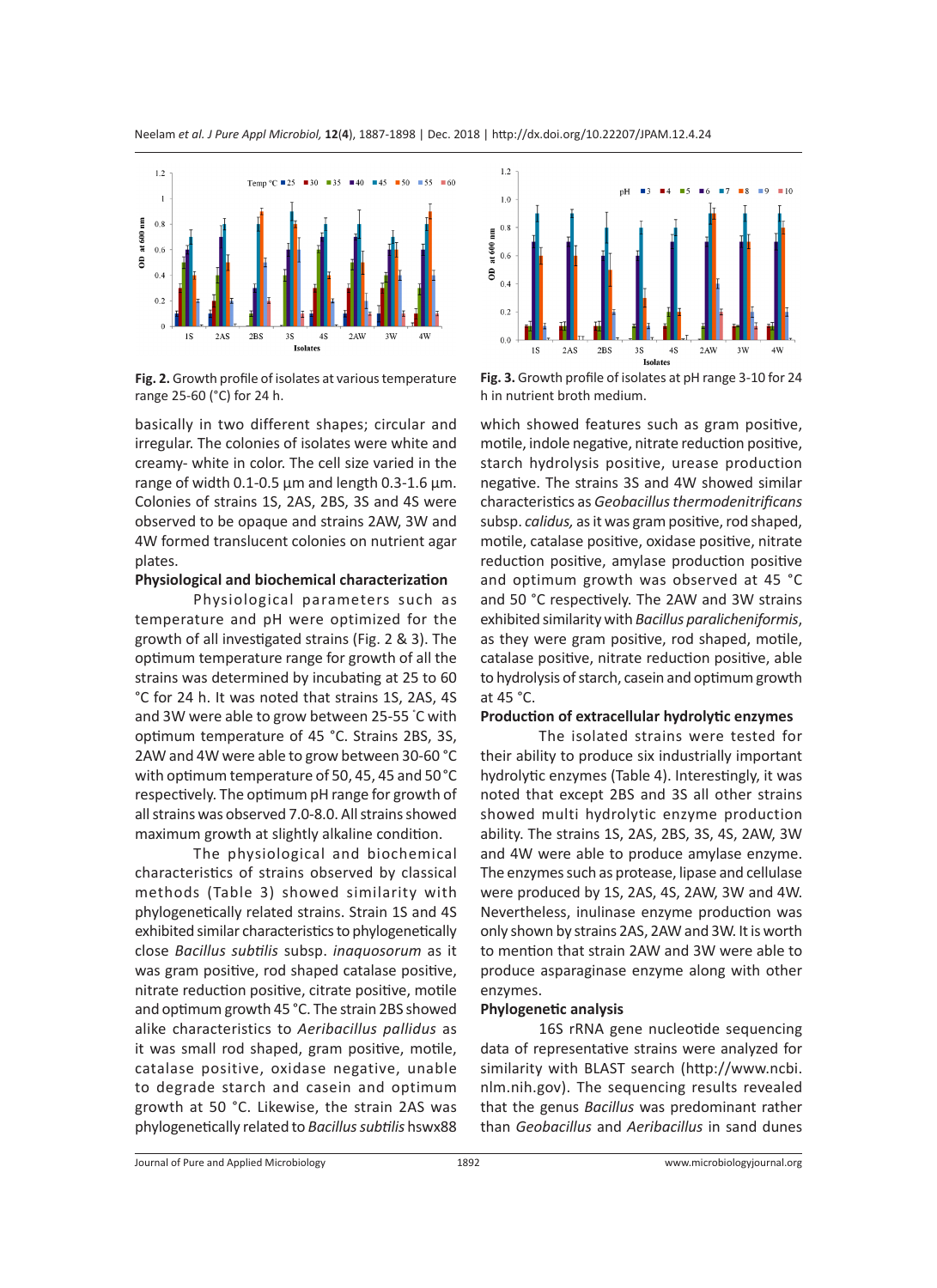| Characteristics            | 1S                                    | 2AS                            | 2BS          | 3S                                                                             | 4S                                    | 2AW                                               | 3W              | 4W                                                |
|----------------------------|---------------------------------------|--------------------------------|--------------|--------------------------------------------------------------------------------|---------------------------------------|---------------------------------------------------|-----------------|---------------------------------------------------|
| Gram staining              | $\ddot{}$                             | $\ddot{}$                      | $\ddot{}$    | $+$                                                                            | $\ddot{}$                             | $\ddot{}$                                         | $\ddot{}$       | $\ddot{}$                                         |
| Cell size                  | $0.1 - 0.3x$                          | $0.2 - 0.3x$                   | $0.5 - 0.8x$ | $0.5 - 0.8x$                                                                   | $0.1 - 0.4x$                          | $0.2 - 0.3x$                                      | $0.3 - 0.6x$    | $0.4 - 0.8x$                                      |
| (width, length µm)         | $1 - 2$                               | $1 - 3$                        | $1 - 4$      | $1 - 8$                                                                        | $1 - 3$                               | $1 - 5$                                           | $1 - 3$         | $1-6$                                             |
| Motility                   | $\ddot{}$                             | $\ddot{}$                      | +            | $\ddot{}$                                                                      | $\ddot{}$                             | +                                                 | $\ddot{}$       | $\ddot{}$                                         |
| Endospore                  | $\ddot{}$                             | $\ddot{}$                      | $\ddot{}$    | $+$                                                                            | $\ddot{}$                             | $\ddot{}$                                         | $\ddot{}$       | $\ddot{}$                                         |
| Temperature                |                                       |                                |              |                                                                                |                                       |                                                   |                 |                                                   |
| range ( °C)                | $25 - 55$                             | $30 - 55$                      | $30 - 60$    | $30 - 60$                                                                      | $25 - 55$                             | $25 - 60$                                         | 30-60           | $30 - 60$                                         |
| pH range                   | $6 - 8$                               | $6 - 8$                        | $6 - 8$      | $6 - 8$                                                                        | $6 - 8$                               | $6 - 11$                                          | $6 - 10$        | $6 - 8$                                           |
| Indole                     |                                       |                                |              |                                                                                |                                       |                                                   |                 |                                                   |
| Triple sugar Iron          | $\ddot{}$                             | $\ddot{}$                      | ۰            |                                                                                | $\ddot{}$                             | $+W$                                              | $\ddot{}$       | $\ddot{}$                                         |
| <b>MR</b>                  |                                       |                                |              |                                                                                | $\ddot{}$                             |                                                   | $^+$            |                                                   |
| VP                         | $\ddot{}$                             | $\ddot{}$                      |              |                                                                                | $\ddot{}$                             | +                                                 | $+$             | $\ddot{}$                                         |
| Nitrate                    | $\ddot{}$                             | $\ddot{}$                      | $\ddot{}$    | $\ddot{}$                                                                      | $+$                                   | $\ddot{}$                                         | $^{+}$          | $\ddot{}$                                         |
| H, S                       |                                       |                                |              |                                                                                |                                       |                                                   |                 |                                                   |
| Citrate                    | $\ddot{}$                             | $\ddot{}$                      | ۰            |                                                                                | $\ddot{}$                             | $\ddot{}$                                         | $^+$            | $\ddot{}$                                         |
| Catalase                   | $\ddot{}$                             | $\ddot{}$                      | $\ddot{}$    | $\ddot{}$                                                                      | $\ddot{}$                             | $\ddot{}$                                         | $\ddot{}$       | $\ddot{}$                                         |
| Oxidase                    | $\ddot{}$                             | $\ddot{}$                      | +            | $\ddot{}$                                                                      | $\ddot{}$                             | $\ddot{}$                                         | +               | $\ddot{}$                                         |
| Phylogenetic<br>similarity | <b>Bacillus</b><br>subtilis<br>subsp. | subtilis<br>subsp.<br>subtilis | pallidus     | <b>Bacillus Aeribacillus Geobacillus</b><br>thermode-<br>nitrificans<br>subsp. | <b>Bacillus</b><br>subtilis<br>subsp. | <b>Bacillus</b><br>parali<br>cheniformis niformis | <b>Bacillus</b> | Geobacillus<br>paraliche-thermode-<br>nitrificans |
|                            | inaquosorum                           |                                |              | calidus                                                                        | inaquo-<br>rum                        |                                                   |                 | subsp.<br>calidus                                 |

Neelam *et al. J Pure Appl Microbiol,* **12**(**4**), 1887-1898 | Dec. 2018 | http://dx.doi.org/10.22207/JPAM.12.4.24

**Table 3.** Biochemical characterization and phylogenetic relatedness of strains isolated from Thar Desert

+ indicates positive; - indicate negative; +w indicates weakly positive

**Table 4.** Screening of industrially putative enzymes from isolated strains.

|     |      |  | Strain no. Amylase Protease Cellulase Asparaginase Inulinase Lipase |            |
|-----|------|--|---------------------------------------------------------------------|------------|
| 1S  |      |  |                                                                     |            |
| 2AS |      |  |                                                                     |            |
| 2BS | $+w$ |  |                                                                     |            |
| 3S  | +    |  |                                                                     |            |
| 4S  |      |  |                                                                     | +          |
| 2AW |      |  |                                                                     | $\hbox{ }$ |
| 3W  |      |  |                                                                     | $\hbox{ }$ |
| 4W  |      |  |                                                                     | +          |
|     |      |  |                                                                     |            |

+ indicates positive; - indicates negative; +w indicates weakly positive

of Thar Desert. The five strains (1S, 2AS, 4S, 3W and 2AW) were found to belong to genus *Bacillus*. Other two strains (3S, 3W and 4W) were related to genus *Geobacillus* and one of strains (2BS) was affiliated to genus *Aeribacillus* (Fig. 4).

## **DISCUSSION**

The extreme environments which exist on Earth are the rich source of variety of microorganisms with special characteristics. Low water availability and high temperature during summer and diurnal fluctuations make the Thar Desert an extreme envrionment for microbial  $l$ ife $11$ . In the present study, total eight moderately thermophilic bacterial strains were screened out from different sand dune samples of Thar Desert, Bikaner, Rajasthan using conventional studies such as morphological, physiological, biochemical characterization and molecular identification by 16S rRNA gene sequencing. The results obtained from effect of different temperature range (25-60 °C) revealed that all studied strains were belonged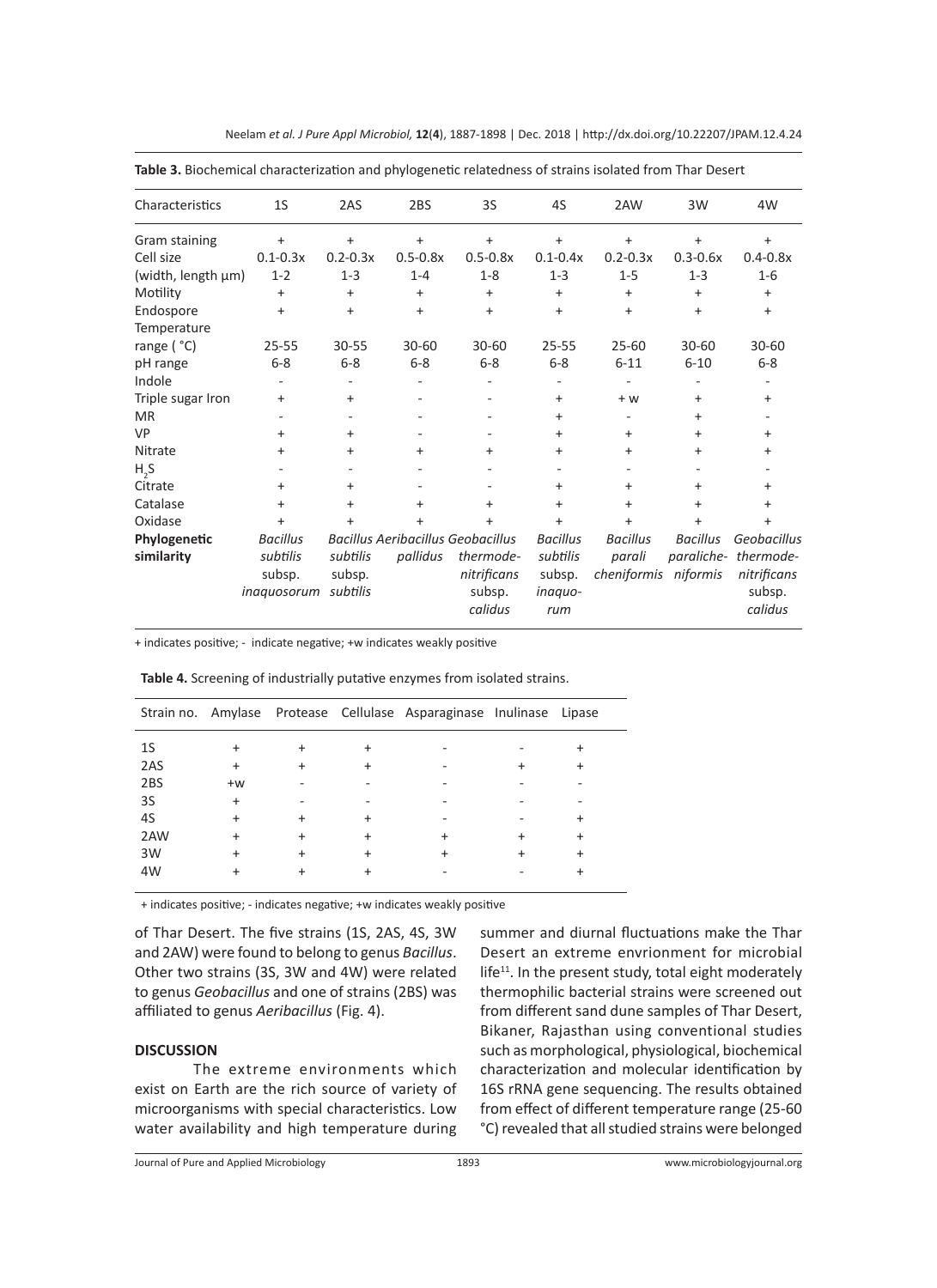



 $\frac{}{0.01}$ 

**Fig. 4.** Maximum likelihood phylogenetic tree of partial sequences of 16S rRNA gene. The strains isolated in the present study are indicated as bold. T denotes "type species". Bootstrap values >50 are only mentioned on the branch of the tree.

to moderately thermophilic. The 16S rRNA gene sequence similarity (1419 bp) exhibited that isolated strains were related to different species of bacilli such as 1S and 4S to *Bacillus subtilis*  subsp. *inaquosorum*<sup>30</sup> ; 3S and 4W to *Geobacillus thermodenitrificans* subsp. *calidus*<sup>31</sup> ; 2BS to *Aeribacillus pallidus* 32 ; 3W and 2AW to *Bacillus paralicheniformis*<sup>33</sup> and 2AS to *Bacillus subtilis* hswx8834.

The results obtained in the present study for biochemical characterization such as oxidase, catalase, MR-VP, citrate utilization, indole production, triple sugar iron utilization, nitrate reduction were consistent with earlier thermophilic bacteria isolated from various geothermal areas. Moreover, biochemical characters of moderately thermophilic bacteria vary from strain to strain even if they are isolated from same ecological niche as revealed from our study and previous  $findings<sup>13,17,35,36</sup>$ .

The hydrolytic properties of thermostable enzymes have long driven in many industries such as food, cosmetic, agriculture, pharmaceutical, leather because they increase the rate of reaction, reduces the risk of contamination, increases reactant solubility, increases the stability of enzyme<sup>37</sup>. Among of thermophilic bacteria of genus *Bacillus* and *Geobacillus* are dominant for the production potential thermostable enzymes<sup>15,30,38</sup>. Nevertheless, many thermophilic bacteria are still unexplored which possess ability to produce variants of thermostable enzymes. It is obvious from the findings of the present study that strains isolated from sand dunes of Thar Desert are able to produce at least one and more than two hydrolytic enzymes. Worldwide, thermophilic bacteria having hydrolytic activities were mostly found in hot spring<sup>17,35</sup>. Moreover, greater hydrolytic activity was observed in gram positive thermophilic bacteria rather than gram negative from different hot springs<sup>6,35,36</sup>. The extracellular thermostable enzymes of thermophilic bacteria have great interest for both fundamental research and industrial application<sup>39</sup>. The number of thermophilic bacteria affiliated to genus *Bacillus* sp. and *Geobacillus* sp. like *Bacillus licheniformis, Anoxybacillus* sp. NBY46*, Bacillus mycoides*  NBM19*, Bacillus pumilus* NBM31*, Bacillus* sp. *NBM43, Bacillus subtilus* NBM48*, Geobacillus*  sp. TP-2*, Aeribacillus* sp*.* O3*, Bacillus* sp. O2, O7, O8, O14, O17 and O19 have been isolated from different geothermal springs and reported as producer of various thermostable hydrolytic extracellular enzymes such as amylase, protease, cellulase, gelatinase, xylanase, lecithinase and lipase $6,17,40$ .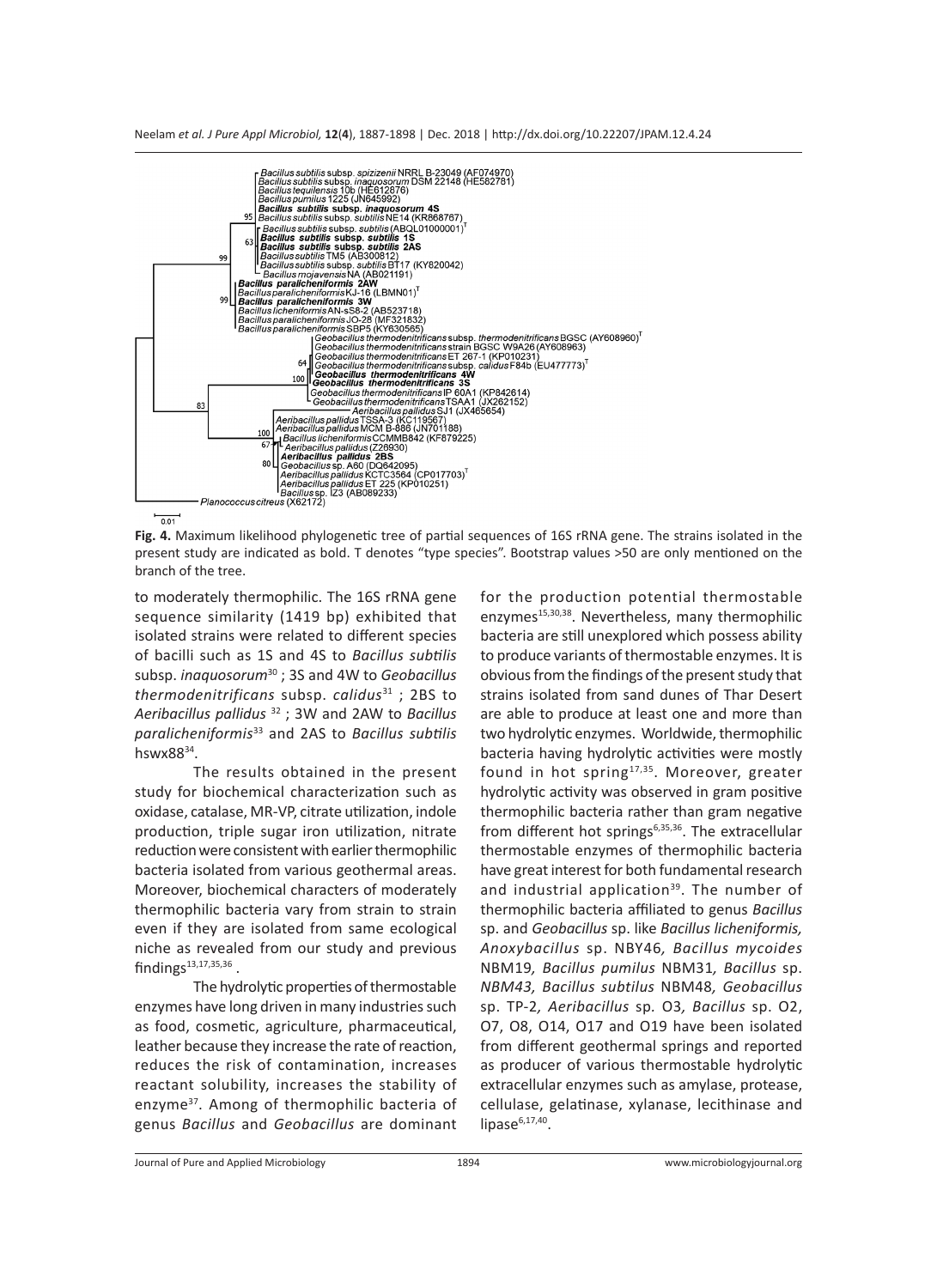The enzyme asparaginase has been reported as a source of high therapeutic agent for acute lymphocytic leukemia and Hodgkin's lymphomas and also able to reduce acrylamide level commercial fried foods $22,41$ . Recently, the asparaginase enzyme of *Bacillus licheniformis* was used to treat acute lymphoblastic leukemia (ALL) and *in vitro* evaluation of anti-cancerous properties $42,43$ . In the previous studies, asparaginase production has been reported from thermophilic bacteria belonging to *Bacillus* sp. HB844, *Bacillus subtilis* hswx88 33, *Geobacillus thermoleovorans* N7 originated mostly from hot springs. In our investigations, only two strains (2AW and 3W) belonging to *Bacillus paralicheniformis* showed ability to produce asparaginase. To the best of our knowledge, this is the first report to show asparaginase production by *Bacillus* strains originated from sand dunes of Thar Desert.

Likewise, inulinase enzyme producing thermophilic bacteria have great industrial interest because this enzyme is used to hydrolyse inulin for production of fuel ethanol<sup>45</sup>. The strains LT-2, LT-4, LT-5, LT-6, LT-7, LT-8 (*Bacillus licheniformis*) and LMa-9 (*Aneuribacillus migulanus*) isolated from sediment and water samples of geothermal areas in Patagonia, Argentina46 and the strain *Bacillus*  sp. SG7 isolated from thermal water samples from the region of Velingrad, Bulgaria was able to produce extracellular inulinase<sup>47</sup>. Interestingly, the strains (2AW and 3W) those were able to produce asparaginase also showed potential to produce extracellular inulinase. Besides these strains, 2AS also exhibited positive test for this enzyme. So far, none of study described the inulinase producing bacteria isolated from Thar Desert, India. The ability of production of amylase, protease, lipase, asparaginase, inulinase and cellulase enzymes by strains isolated from Thar Desert indicates their potential use in different industries like textile, food, pharmaceutical, detergent, leather, agrochemicals, etc.

On the basis of phylogenetic analysis, the strains 1S and 4S were closely related to type strain *B. subtilis* subsp. *inaquosorum* (CP013984) with 99.92 and 100% respectively  $29,46$ . The sequencing results revealed that the genus *Bacillus* was predominant rather than *Geobacillus* and *Aeribacillus* in sand dunes of Thar Desert. The four strains (1S, 2AS, 4S and 2AW) were found to

be belonged to genus *Bacillus*. The strains 1S and 4S were closely related to type strain *B. subtilis* subsp. *inaquosorum* (CP013984) with 99.92 and 100% respectively. The phylogenetic tree consists of two main clades and each clade is divided into two sub-clades. Two distinct sub-clades of *Bacillus* genus were observed in the phylogenetic tree (Fig. 4). One sub-clade virtually intricate group of closely related species including *Bacillus subtilis* subsp. *subtilis*. Most of the sequence from isolates originated from India are yet unpublished and needs further validation (data not shown). The present study described the morphological, biochemical and production of hydrolytic enzymes of strain related to *Bacillus subtilis* subsp*. subtilis*. Another sub-clade consisted sequences related to *Bacillus licheniformis* with the type strain of *B. paralicheniformis*<sup>32</sup>. It is clearly indicated from our results that earlier reported species belong to *paralicheniformis* instead of *licheniformis*.

The Thar Desert soil is an evidence of ecological niches of *Aeribacillus pallidus* as the strain 2BS showed the closeness to type strain KCTC3564 of *Aeribacillus pallidus*. Most of the strains of genus *Aeribacillus* isolated from hot springs, geothermal oil field and desert soils<sup>48,49</sup>. The strain *Aeribacillus pallidus* SAT4 was isolated from Thar Desert, Pakistan used to produce antibacterial peptide  $50$ . The sequence of 16S rRNA gene was not included in tree because of a short sequence (432 bp) available in GenBank. The alkalistable carbonic anhydrase producing *Aeribacillus pallidus* TSHB1 has been isolated from Choti Anhoni hot spring of Pipariya, Madhya Pradesh, India<sup>51</sup>. These findings reveal that *Aeribacillus* is widely distributed in different habitat.

The strains 3S and 4W were closely related to type strain F84B of *Geobacillus thermodenitrificans* subsp. *calidus* isolated from well-pipeline sediment sample in Kizilcahamam, Turkey<sup>30</sup>. Recently, most of the strains of this genus were isolated from compost, deep surface oil reservoirs, hot springs and soils<sup>36,52,53</sup>. Geobacillus *thermodenitrificans* strains have also been isolated from Tattapani hot spring sediment, North West Himalayas and from Damodar river, India<sup>54</sup>. In the earlier studies, a few of other strains were reported from intestine of a mackerel (fish) and rhizosphere of plant<sup>55,56</sup>. The present study exhibited the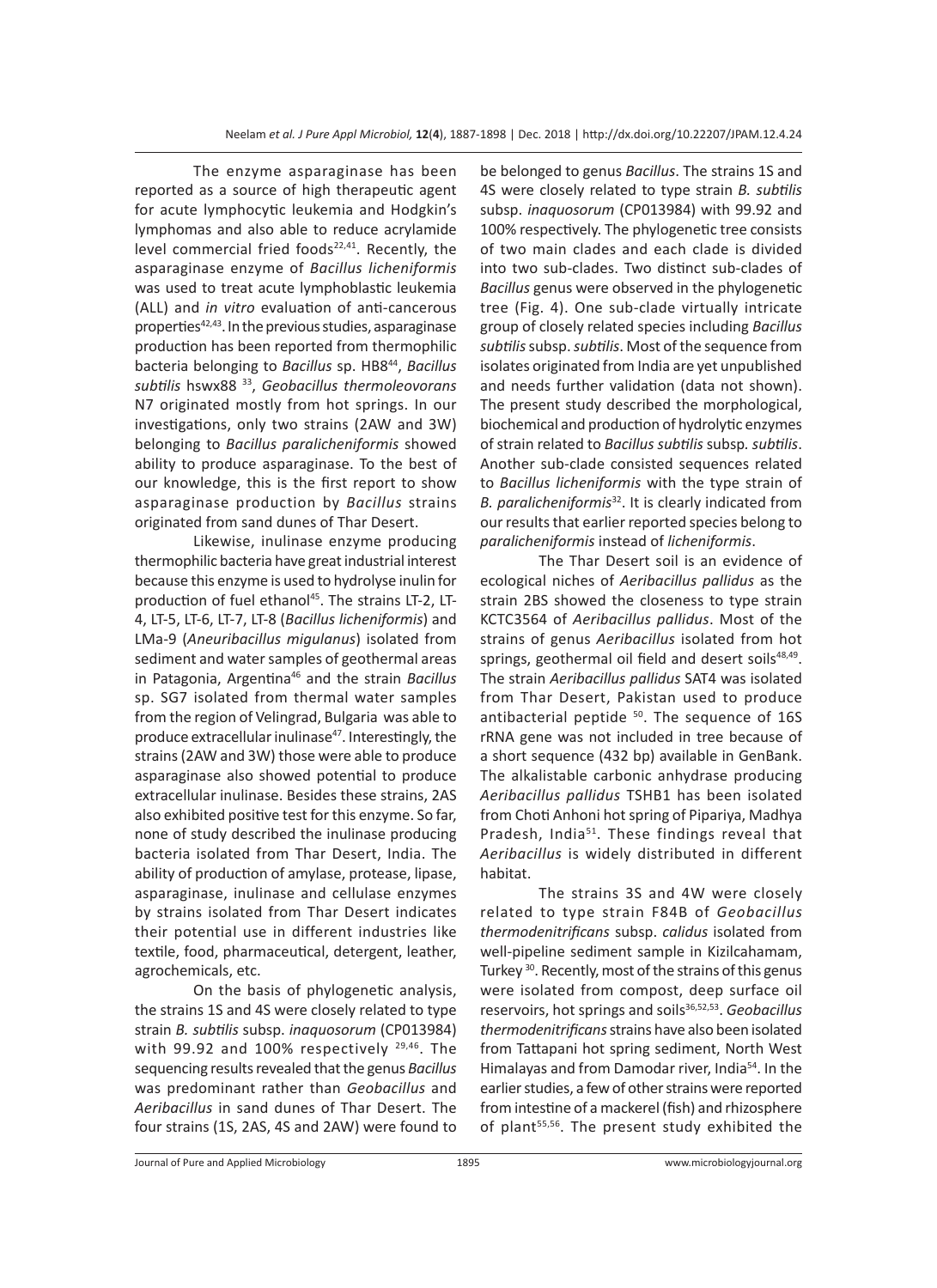occurrence of *Geobacillus thermodenitrificans* in sandy soil of Thar Desert of India.

The present study revealed that Thar Desert is a treasure for moderately thermophilic bacterial diversity. The presence of strains related to species such as *Geobacillus thermodenitrificans*, *Bacillus paralicheniformis, Bacillus subtilis* and *Aeribacillus pallidus* in Thar Desert of India can tolerate two extreme conditions (high temperature and aridity). The investigated strains were able to produce thermostable amylase, cellulase, protease, inulinase, asparaginase and lipase enzymes. Thus, microorganisms thriving in such harsh environments should be explored extensively for phylogenetic studies and also for their biotechnological applications.

## **ACKNOWLEDGMENTS**

The authors would like to thank Department of Microbiology, Central University of Rajasthan, for providing the basic infrastructural facilities required for the present work. DKN is thankful to University Grant Commission, New Delhi and AKT to Central University of Rajasthan for providing financial support in the form of fellowships.

# **Conflicts of Interest**

The authors declare that they have no conflicts of interest.

#### **REFERENCES**

- 1. Zeikus J G. Thermophilic bacteria: ecology, physiology and technology. *Enzyme Microb Technol*, 1979; **1** (4): 243–252.
- 2. Stetter K O, Fiala G, Huber G, Huber R, Segerer A. Hyperthermophilic microorganisms. *FEMS Microbiol Lett*, 1990; **75** (2): 117–124.
- 3. Rawlings D E. Mesophilic, autotrophic bioleaching bacteria: description, physiology and role. In *Biomining*; Springer, 1997; pp. 229–245.
- 4. Barzkar N, Homaei A, Hemmati R, Patel S. Thermostable marine microbial proteases for industrial applications: scopes and risks. *Extremophiles*, 2018; **22**(3): 335-346.
- 5. Bhalla A, Bansal N, Kumar S, Bischoff K M, Sani R K. Improved lignocellulose conversion to biofuels with thermophilic bacteria and thermostable enzymes. *Bioresour Technol*, 2013; **128**: 751– 759.
- 6. Mohammad B T, Al Daghistani H I, Jaouani A, Abdel-Latif S, Kennes C. Isolation and

Characterization of Thermophilic Bacteria from Jordanian Hot Springs: *Bacillus licheniformis*  and *Thermomonas hydrothermalis* Isolates as Potential Producers of Thermostable Enzymes. *Int J Microbiol*, 2017; pp. 1-12.

- 7. Gomes J, Steiner W. The biocatalytic potential of extremophiles and extremozymes. *Food Technol Biotechnol*, 2004; **42** (4): 223–235.
- 8. Antranikian G, Vorgias C E, Bertoldo C. Extreme environments as a resource for microorganisms and novel biocatalysts. In *Marine biotechnology I*; Springer, 2005; pp. 219–262.
- 9. Sinha R K, Bhatia S, Vishnoi R. Desertification control and rangeland management in the Thar desert of India. In *Rala Report no. 200*; 1996; pp. 115–123.
- 10. Tsoar H. Sand dunes mobility and stability in relation to climate. *Phys A Stat Mech its Appl*, 2005; **357** (1): 50–56.
- 11. Bhatnagar A, Bhatnagar M. Microbial diversity in desert ecosystems. *Curr Sci*, 2005; pp. 91–100.
- 12. Songara D, Kaur S. DNA Based Identification and Characterization of Thermophilic *Streptomyces* sp. From Desert Soil of Rajasthan. *Int J Curr Microbiol App Sci*, 2013; **2** (10): 418–427.
- 13. Gaur D, Jain P K, Bajpai V. Production of extracellular a-amylase by thermophilic *Bacillus*  sp. isolated from arid and semi-arid region of Rajasthan, India. *J Microbiol Biotechnol Res*, 2017; **2** (5): 675–684.
- 14. Kumar Gothwal R, Kumar Nigam V, Mohan M K, Sasmal D, Ghosh P. Extraction of bulk DNA from Thar Desert soils for optimization of PCR-DGGE based microbial community analysis. *Electron J Biotechnol*, 2007; **10** (3): 400–408.
- 15. Bhosale H, Shaheen U, Kadam T. Characterization of a hyperthermostable alkaline lipase from *Bacillus sonorensis* 4R. *Enzyme Res*, 2016; pp. 1-11.
- 16. Ibeyaima A, Rana J, Dwivedi A, Gupta S, Sharma S K, Saini N, Sarethy I P. Characterization of *Yuhushiella* sp. TD-032 from the Thar Desert and its antimicrobial activity. *J Adv Pharm Technol Res*, 2016; **7**(2): 32.
- 17. Baltaci M O, Genc B, Arslan S, Adiguzel G, Adiguzel A. Isolation and Characterization of Thermophilic Bacteria from Geothermal Areas in Turkey and Preliminary Research on Biotechnologically Important Enzyme Production. *Geomicrobiol J*, 2017; **34** (1): 53–62.
- 18. Gram C. The differential staining of Schizomycetes in tissue sections and in dried preparations. *Fortschitte der Med*, 1884; **2**: 185–189.
- 19. Sharma A, Pandey A, Shouche Y S, Kumar B, Kulkarni G. Characterization and identification of *Geobacillus* spp. isolated from Soldhar hot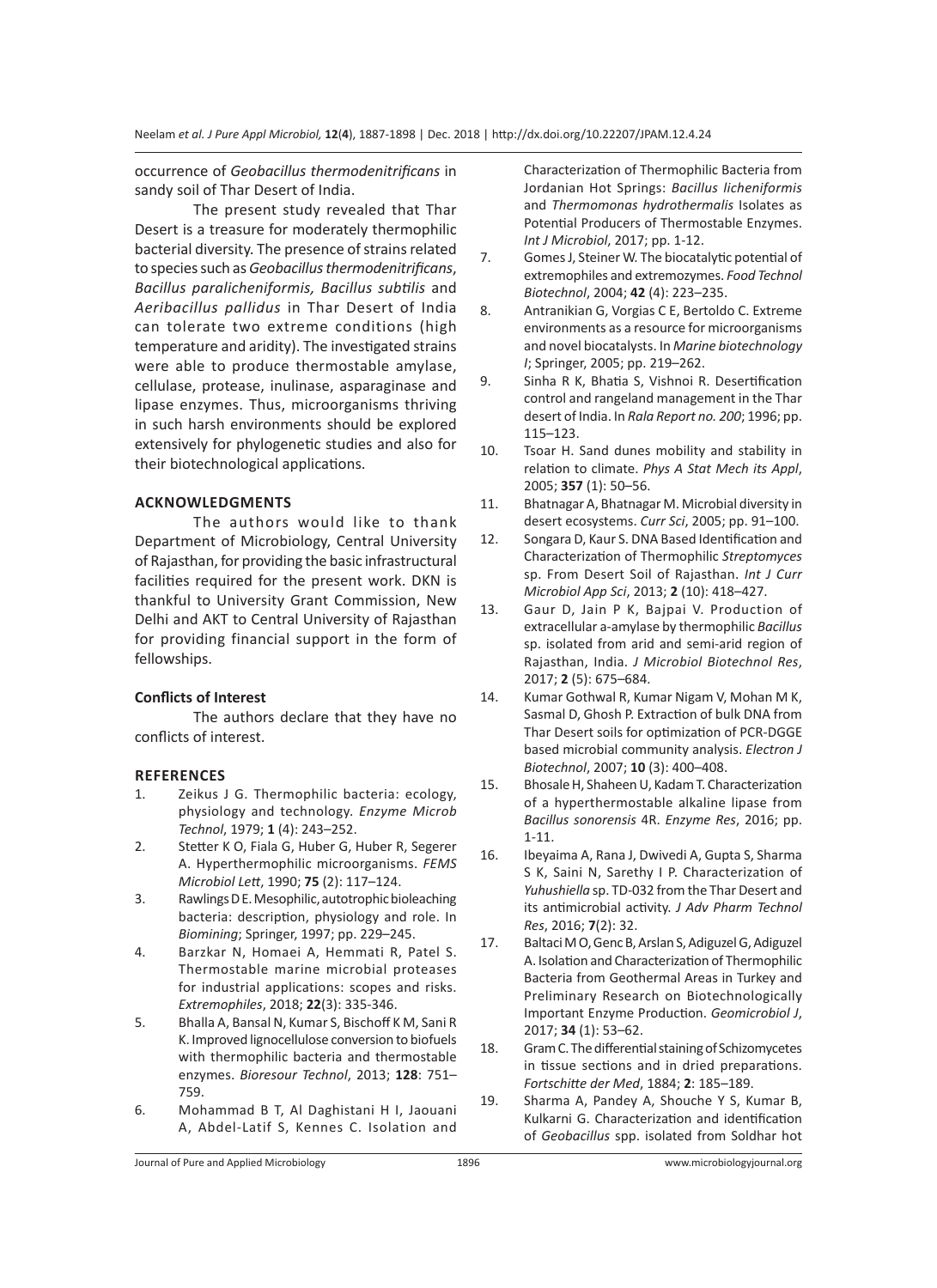spring site of Garhwal Himalaya, India. *J Basic Microbiol*, 2009; **49** (2): 187–194.

- 20. Banerjee U C, Sani R K, Azmi W, Soni R. Thermostable alkaline protease from *Bacillus brevis* and its characterization as a laundry detergent additive. *Process Biochem*, 1999; **35** (1–2): 213–219.
- 21. Sharma A, Satyanarayana T. High maltoseforming, Ca2+-independent and acid stable a-amylase from a novel acidophilic bacterium, *Bacillus acidicola*. *Biotechnol Lett*, 2010**; 32** (10): 1503–1507.
- 22. Gutiérrez C, González C. Method for simultaneous detection of proteinase and esterase activities in extremely halophilic bacteria. *Appl Microbiol*, 1972; **24** (3): 516.
- 23. Bhagat J, Kaur A, Chadha B S. Single step purification of asparaginase from endophytic bacteria *Pseudomonas oryzihabitans* exhibiting high potential to reduce acrylamide in processed potato chips. *Food Bioprod Process*, 2016; **99:** 222–230.
- 24. Li A-X, Guo L-Z, Fu Q, Lu W-D. A simple and rapid plate assay for screening of inulindegrading microorganisms using Lugol's iodine solution. *African J Biotechnol*, 2011; **10** (46): 9518–9521.
- 25. Mirmohammadsadeghi H, Abedi D, Mohmoudpour H R, Akbari V. Comparison of five methods for extraction of genomic DNA from a marine Archaea, *Pyrococcus furiosus*. *Pak J Med Sci,* 2013**; 29**(1)Suppl: 390-394..
- 26. Chen X, Du X, Wang W, Zhang J, Sun Z, Liu W, Li L I, Sun T, Zhang H. Isolation and identification of cultivable lactic acid bacteria in traditional fermented milk of Tibet in China. *Int J dairy Technol*, 2010; **63** (3): 437–444.
- 27. Jimat D N, Mohamed I B F, Azmi A S, Jamal P. Purification And Partial Characterization Of L-Asparaginase Enzyme Produced By Newly Isolate *Bacillus* Sp. *IIUM Eng J*, 2017; **18** (2): 1–10.
- 28. Edgar R C. MUSCLE: multiple sequence alignment with high accuracy and high throughput. *Nucleic Acids Res*, 2004; **32** (5): 1792–1797.
- 29. Kumar S, Stecher G, Tamura K. MEGA7: molecular evolutionary genetics analysis version 7.0 for bigger datasets. *Mol Biol Evol*, 2016; **33** (7): 1870–1874.
- 30. Rooney A P, Price N P J, Ehrhardt C, Swezey J L, Bannan J D. Phylogeny and molecular taxonomy of the Bacillus subtilis species complex and description of *Bacillus subtilis* subsp. *inaquosorum* subsp. nov. *Int J Syst Evol Microbiol*, 2009; **59** (10): 2429–2436.
- 31. Cihan A C, Ozcan B, Tekin N, Cokmus C. *Geobacillus thermodenitrificans* subsp. *calidus*, subsp. nov., a thermophilic and a-glucosidase producing

bacterium isolated from Kizilcahamam, Turkey. *J Gen Appl Microbiol*, 2011; **57** (2): 83–92.

- 32. Scholz T, Demharter W, Hensel R, Kandler O. *Bacillus pallidus* sp. nov., a new thermophilic species from sewage. *Syst Appl Microbiol*, 1987; **9** (2): 91–96.
- 33. Dunlap C A, Kwon S-W, Rooney A P, Kim S-J. *Bacillus paralicheniformis* sp. nov., isolated from fermented soybean paste. *Int J Syst Evol Microbiol*, 2015; **65** (10): 3487–3492.
- 34. Pradhan B, Dash S K, Sahoo S. Screening and characterization of extracelluar L-asparaginase producing *Bacillus subtilis* strain hswx88, isolated from Taptapani hotspring of Odisha, India. *Asian Pac J Trop Biomed*, 2013; **3** (12): 936–941.
- 35. Zahoor S, Javed M M, Babarl M E. Characterization of a novel hydrolytic enzyme producing Thermophilic bacterium isolated from the hot spring of Azad Kashmir-Pakistan. *Brazilian Arch Biol Technol*, 2016; **59**: 1-13.
- 36. Sen S K, Raut S, Satpathy S, Rout P R, Bandyopadhyay B, Mohapatra P K Das. Characterizing novel thermophilic amylase producing bacteria from Taptapani hot spring, Odisha, India. *Jundishapur J Microbiol*, 2014; **7** (12): e11800.
- 37. Hasan F, Shah A A, Hameed A. Industrial applications of microbial lipases. *Enzyme Microb Technol*, 2006; **39** (2): 235–251.
- 38. Balan A, Ibrahim D, Abdul Rahim R, Rashid A, Azzahra F. Purification and characterization of a thermostable lipase from *Geobacillus thermodenitrificans* IBRL-nra. *Enzyme Res*, 2012; pp. 1-7.
- 39. Shrestha N, Chilkoor G, Vemuri B, Rathinam N, Sani R K, Gadhamshetty V. Extremophiles for microbial-electrochemistry applications: a critical review. *Bioresour Technol*, 2018; **255**: 318-330.
- 40. Sahay H, Mahfooz S, Singh A K, Singh S, Kaushik R, Saxena A K, Arora D K. Exploration and characterization of agriculturally and industrially important haloalkaliphilic bacteria from environmental samples of hypersaline Sambhar lake, India. *World J Microbiol Biotechnol*, 2012; **28** (11): 3207–3217.
- 41. Schrappe M, Reiter A, Ludwig W-D, Harbott J, Zimmermann M, Hiddemann W, Niemeyer C, Henze G, Feldges A, Zintl F. Improved outcome in childhood acute lymphoblastic leukemia despite reduced use of anthracyclines and cranial radiotherapy: results of trial ALL-BFM 90. *Blood*, 2000; **95** (11): 3310–3322.
- 42. Mahajan R V, Kumar V, Rajendran V, Saran S, Ghosh P C, Saxena R K. Purification and